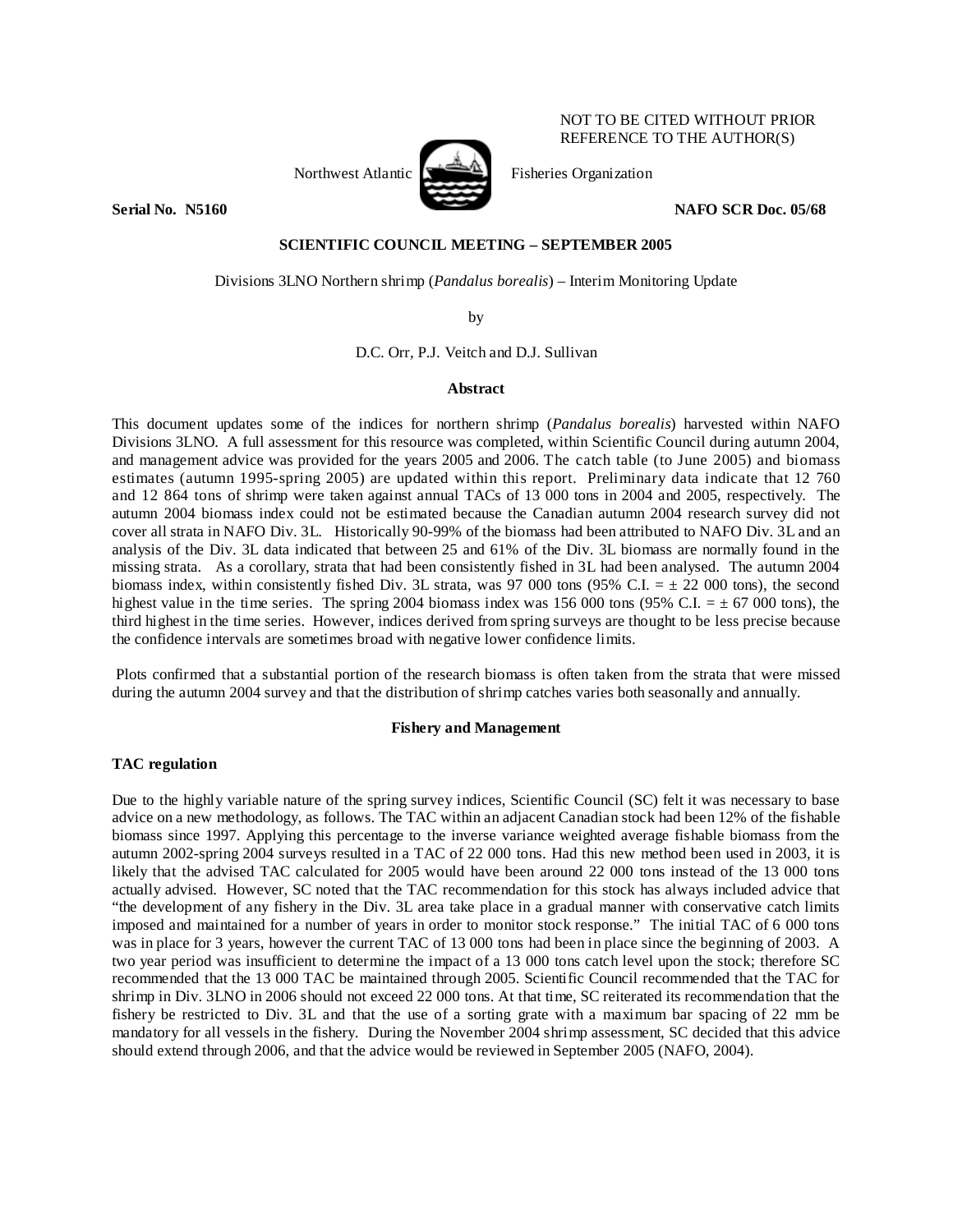## **Catch trends**

Catches increased dramatically since 1999, with the beginning of a regulated fishery. Since then, sixteen contracting nations have exercised their privileges to fish shrimp in Div. 3L (Table 1). Over the period 2000-2005, catches were 5 043, 10,701, 6 977, 12 412, 12 760 and 12 864 tons, respectively. As per NAFO agreements, Canadian vessels took most of the catch during each year. Canadian catches increased from 4 382 tons in 2000 to 11 024 tons in 2005. Fishing vessels from other nations took 717, 616, 5 572, 1 563, 2 259, 2 147 and 1 840 tons of shrimp in each respective year. Table 1 provides a break down of catches by nation and year. Figure 1 indicates catches and TAC since 1992.

### **Canadian Multi-species Bottom Trawl Research Survey Trends**

Spring and autumn multi-species research surveys, using a Campelen 1800 shrimp trawl, have been conducted onboard the Canadian Coast Guard vessels *Wilfred Templeman*, *Teleost* and *Alfred Needler* since 1995. Fishing sets of 15 minute duration, with a tow speed of 3 knots, were randomly allocated to strata covering the Grand Banks and slope waters to a depth of 1 462 m in the autumn and 731 m in the spring, with the number of sets in a stratum proportional to its size (Fig. 2). All vessels used a Campelen 1800 shrimp trawl with a codend mesh size of 40 mm and a 12.7 mm liner. SCANMAR sensors were employed to monitor net geometry. Details of the survey design and fishing protocols are outlined in (Brodie, 1996; McCallum and Walsh, 1996).

Prior to autumn 2003, shrimp were frozen and returned to the Northwest Atlantic Fisheries Centre where species identifications were made, and number and weight per set were calculated. Beginning with the autumn 2003 survey, most of the shrimp samples have been processed at sea. Samples that could not be processed at sea were frozen and processed in the Northwest Atlantic Fisheries Centre upon return. Stratified abundance and biomass indices were estimated via areal expansion using programs based upon Cochran (1997) and written in SAS (D.C. Orr, unpublished).

Due to operational difficulties it was not possible to survey all of the strata within NAFO Div. 3LNO during autumn 2004 (Brodie, 2005). The deepwater strata (deeper than 731 m) within Div. 3LNO as well as several shallow water strata within Div. 3L were not surveyed. Historically very few northern shrimp have been taken from the deepwater strata; therefore, the impact of not sampling the deepwater was felt to be negligible (Table 2). Therefore this paper focuses upon the Div. 3NO indices and the impact of strata missed within Div. 3L. Strata that were missed in Div. 3L (autumn 2004) are highlighted in Table 2 and Fig. 3.

Please note that all strata, within the NRA, that contained significant quantities of northern shrimp, in previous spring and autumn surveys, were surveyed during autumn 2004.

Analyses of the autumn 1995-2003 survey data indicate that the 3L strata missed in 2004 (93-549 m) are important in determining the biomass indices. Typically these strata account for 25-61% of the Div. 3L biomass (Table 2). Figures 4 and 5 confirm the importance of these strata and that catches, within these strata, vary both seasonally and annually. For these reasons, it was not appropriate to use a multiplicative model to estimate Div. 3L biomass and abundance indices for the missing strata from the autumn 2004 survey. However, analyses conducted on strata that had been consistently fished each autumn since 1995 produced an estimate of 96 926 tons (95% C.I. =  $\pm$  21,744 tons) of northern shrimp, the second highest value, for this partial index, within this time series. It should be noted that the confidence intervals of the biomass estimates from strata completed in the autumn 2004 are relatively tight, indicating relatively low variances between catches. Further, the lower confidence limit of the partial autumn 2004 survey is above the lower confidence limits from the previous four autumn surveys (i.e. from the total Div. 3L indices). The inclusion of additional strata in the overall biomass index would result in the index increasing or staying the same. Therefore one may conclude that the biomass index from the autumn of 2004 was at least as high as it was in the previous four years.

Analyses from the spring 2005 survey indicated that the Div. 3LNO trawlable biomass was 155 627 tons (95% C.I.  $= \pm 12$  534 tons), the third highest value in the time series. In general, the spring indices are thought to be less precise because the 95% confidence intervals are sometimes broad with negative lower confidence interval values (Tables 4 and 5; Fig. 6), although this was not the case in 2005.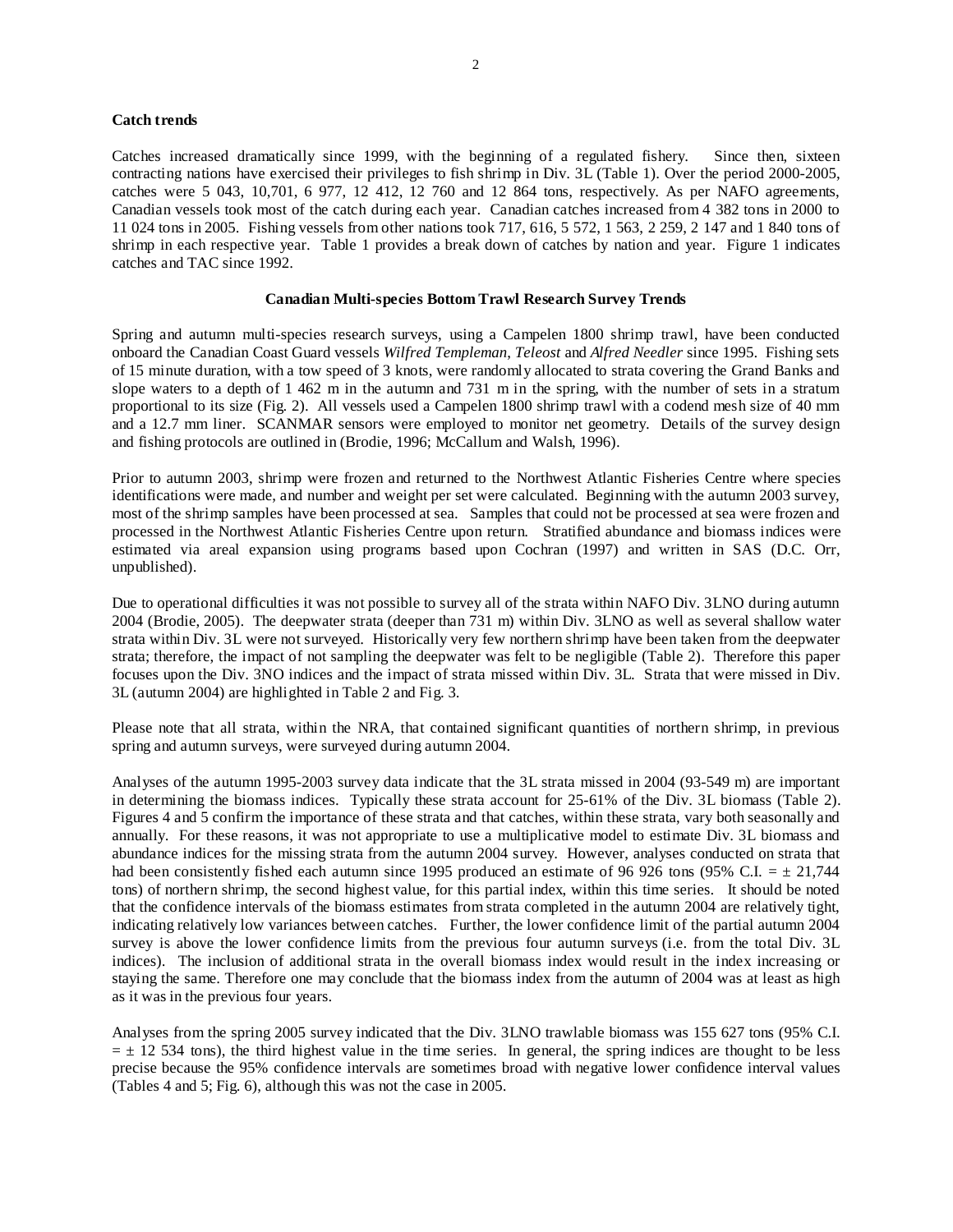Div. 3N generally accounted for less than 10% of the total Div. 3LNO biomass (and less than 3% since 1998) while Div. 3O accounted for less than 1% of the Div. 3LNO biomass (Table 5). Autumn 2004 biomass indices for 3NO were similar to indices from previous years.

#### **Conclusions**

Although it was not appropriate to estimate the autumn 2004 biomass index within the entire of NAFO Div. 3LNO, it was possible to estimate biomass within NAFO Div. 3NO and the strata that had been consistently surveyed in Div. 3L. Biomass indices within Div. 3NO were similar to previous year estimates. The autumn 2004 biomass index, within consistently sampled Div. 3L strata, was 96 926 tons, the second highest value in this time series. The spring 2005 biomass index was 155 627 tons, the third highest in the time series; however, the spring biomass indices are thought to be less precise. Based on the information available, no change is proposed for the Scientific Council advice for a TAC of 22 000 tons in 2006.

#### **Acknowledgements**

We would like to thank Mr. Gus Cossitt for producing Fig. 3, which indicates the Div. 3L strata missed during the Canadian autumn 2004 research survey.

#### **References**

- BRODIE, W. 1996. A description of the 1995 fall groundfish survey in Division 2J3KLMNO. *NAFO SCR Doc*., No. 27, Serial No. N2700, 7 p.
- BRODIE, W. 2005. A description of the autumn multispecies surveys in SA 2+ Divisions 3KLMNO from 1995- 2004. *NAFO SCR Doc*., No. 8, Serial No. N5083.
- COCHRAN, W. G. 1997. Sampling Techniques. Third Edition. John Wiley & Sons. Toronto, 428 p.
- MCCALLUM, B. R., and S. J. WALSH. 1996. Groundfish survey trawls used at the Northwest Atlantic Fisheries Centre, 1971-present. *NAFO SCR Doc*., No. 50, Serial No. N2726, 18 p.
- NAFO, 1999. Scientific Council Reports . p 207-215.
- NAFO 2004. Scientific Council Meeting, October 26 November 4, 2004. Appendix III. Management advice and responses to special requests.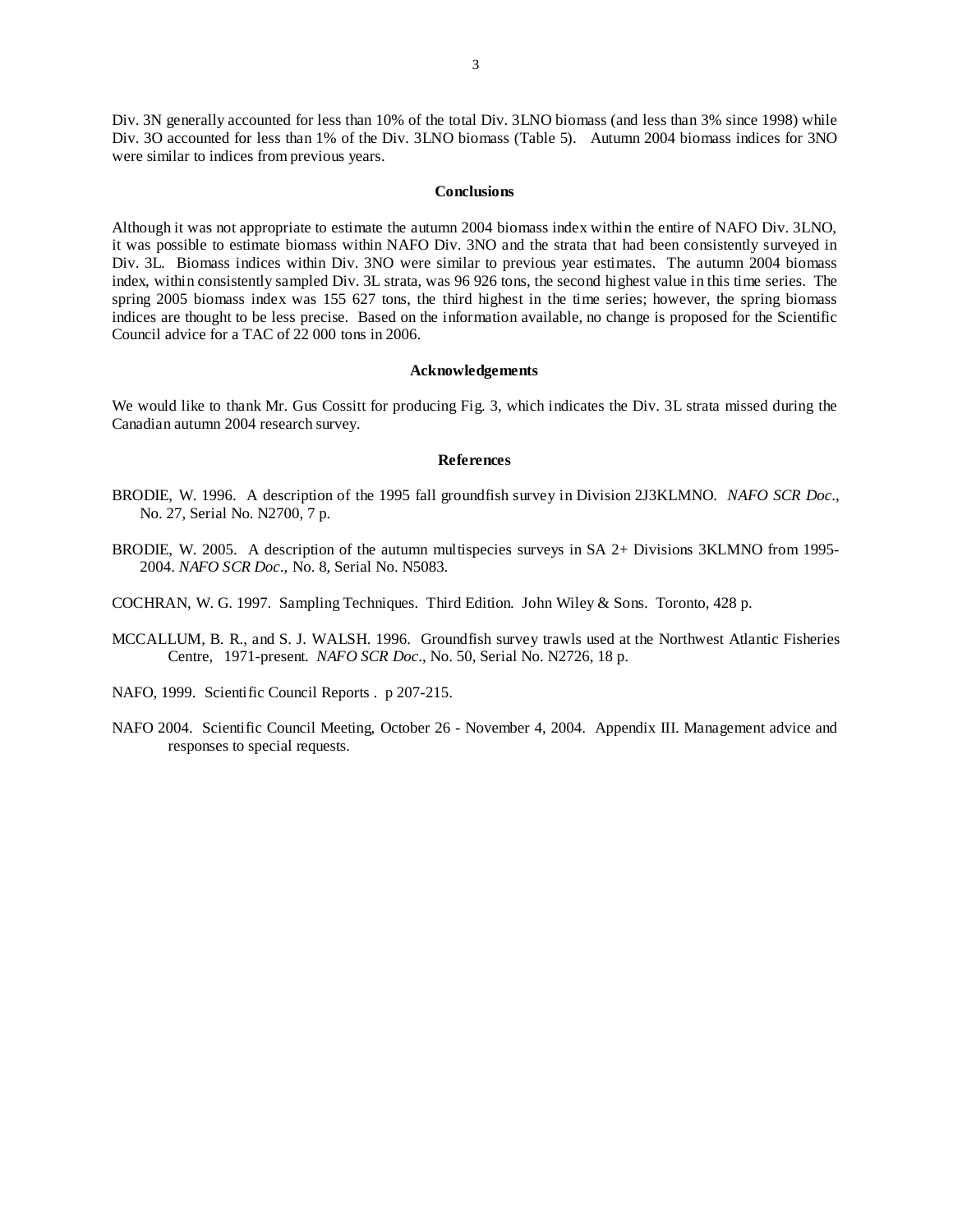| Country        | 1999            | 2000            | 2001               | 2002             | 2003               | 2004             | 2005       | 2006          |
|----------------|-----------------|-----------------|--------------------|------------------|--------------------|------------------|------------|---------------|
| Canada         | $78^{1}$        | $4,382^1$       | $5,129^2$          | $\sqrt{5,414^2}$ | $10,008^2$         | $10,613^2$       | $11,024^2$ |               |
| Cuba           |                 |                 |                    | $70^{3}$         | $146^1$            | $145^1$          | $136^1$    |               |
| Estonia        |                 | $64^{1}$        | $2,264^4$          | $450^{5}$        | 152 <sup>1</sup>   | 87 <sup>1</sup>  |            |               |
| European Union |                 |                 |                    |                  | 117 <sup>1</sup>   | 159 <sup>1</sup> | $475^3$    |               |
| Faroe Islands  | $706^1$         | $42^{1}$        | 2,052 <sup>4</sup> | $620^{5}$        | 25                 | $614^1$          | $609^{3}$  |               |
| France (SPM)   |                 | $67^{1}$        | $67^{1}$           | $36^{3}$         | 144 <sup>1</sup>   |                  | $27^{3}$   |               |
| Greenland      |                 | $34^{1}$        |                    |                  | $672^8$            | $294^1$          | $312^3$    |               |
| Iceland        |                 | 99 <sup>1</sup> | $55^7$             | $55^{7}$         | $133^{7}$          | $105^{7}$        |            |               |
| Latvia         |                 | $64^{1}$        | 67 <sup>1</sup>    | $59^{3}$         | 144 <sup>1</sup>   | 105 <sup>1</sup> |            |               |
| Lithuania      |                 | $67^{1}$        | $51^3$             | $67^{3}$         | $142^1$            | $62^{1}$         |            |               |
| Norway         |                 | $77^{1}$        | $78^{6}$           | $70^{6}$         | $145^9$            | 148 <sup>1</sup> | $144^{3}$  |               |
| Poland         |                 | 40 <sup>1</sup> | $54^{1}$           |                  | $145^1$            | $144^1$          |            |               |
| Portugal       |                 |                 | $61^5$             |                  |                    |                  |            |               |
| Russia         |                 | $67^{1}$        | 67 <sup>1</sup>    | $67^{3}$         |                    |                  |            |               |
| Spain          | 11 <sup>1</sup> | 40 <sup>1</sup> | $699^{4}$          |                  | $151$ <sup>1</sup> | $140^{1}$        |            |               |
| Ukraine        |                 |                 | $57^{1}$           |                  | $144^1$            | $144^1$          |            |               |
| <b>USA</b>     |                 |                 |                    | $69^{3}$         | 144 <sup>1</sup>   |                  | $137^{3}$  |               |
| <b>GRAND</b>   | 795             | 5,043           | 10,701             | 6,977            | 12,412             | 12,760           | 12,864     |               |
| <b>TOTAL</b>   |                 |                 |                    |                  |                    |                  |            |               |
| TAC (tons)     |                 | 6,000           | 6,000              | 6,000            | 13,000             | 13,000           | 13,000     | $22,000^{10}$ |

TABLE 1. Annual nominal catches by country of northern shrimp (*Pandalus borealis*) caught in NAFO Div. 3L.

Sources:

- 
- <sup>1</sup> NAFO STATLANT 21A<br><sup>2</sup> Canadian Quota Report, or other preliminary sources<br><sup>3</sup> NAFO monthly records of provisional catches
- NAFO monthly records of provisional catches
- 4 Value agreed upon in STACFIS
- $\frac{5}{6}$  Canadian surveillance reports
- Observer datasets
- 7 Icelandic logbook dataset.
- 8 Greenlandic logbook dataset.
- 9 Norwegian logbook dataset.
- <sup>10</sup> TAC recommended by Scientific Council during November 2004.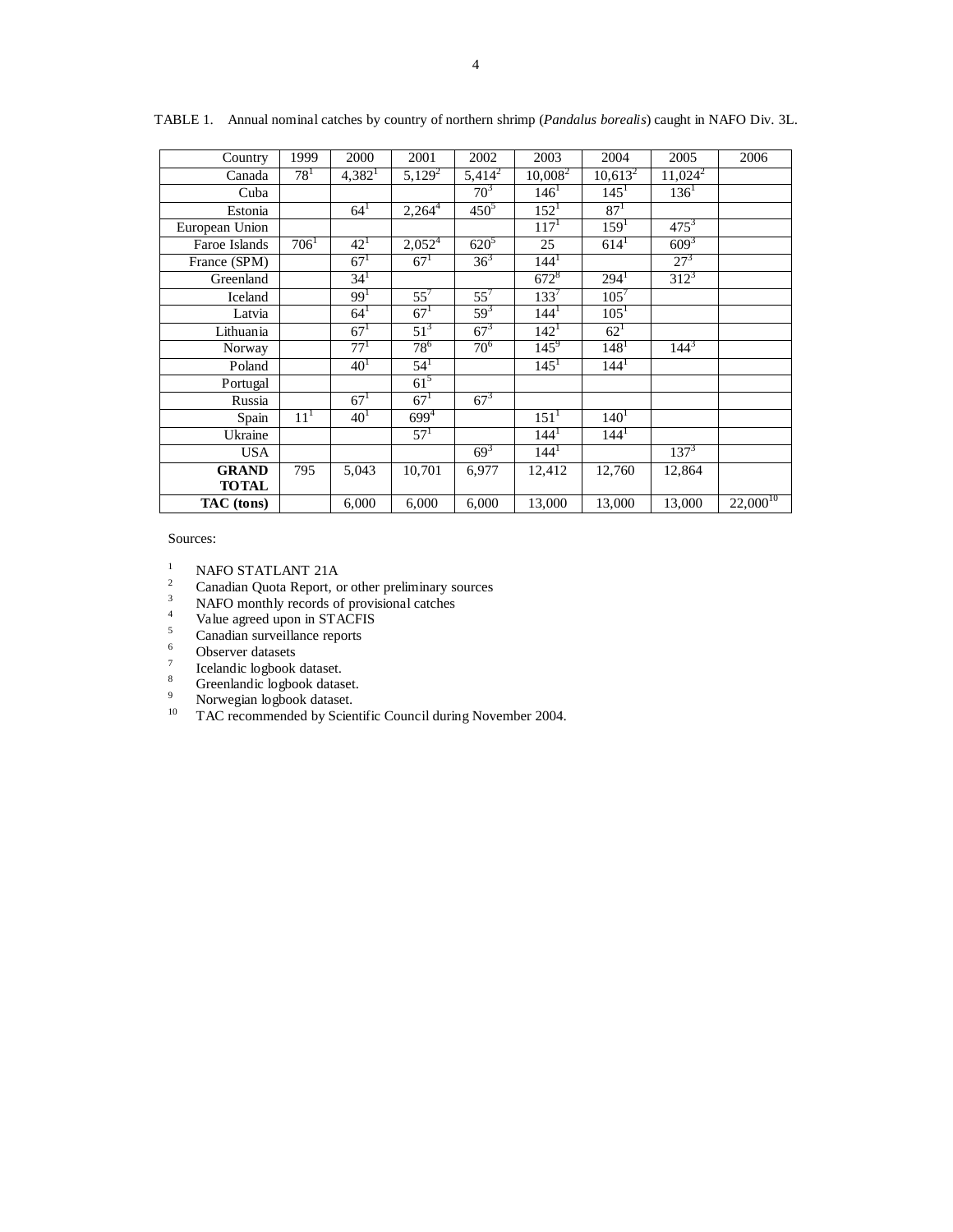| Depth Range (m)                                           | Area        | Stratum    | 1995                    | 1996                             | 1997                             | 1998                             | 1999                             | 2000                | 2001                    | 2002                             | 2003                             | 2004                                  |
|-----------------------------------------------------------|-------------|------------|-------------------------|----------------------------------|----------------------------------|----------------------------------|----------------------------------|---------------------|-------------------------|----------------------------------|----------------------------------|---------------------------------------|
| $57 - 92$                                                 | 2071        | 350        | 0                       | 0                                | 1                                | 3                                | 1                                | 1                   | 2                       | 31                               | 38                               | 4                                     |
|                                                           | 1780        | 363        | 0                       | 1                                | 1                                | $\overline{2}$                   | 0                                | $\overline{7}$      | 19                      | 18                               | 622                              | $\begin{array}{c} 1 \\ 0 \end{array}$ |
|                                                           | 1121        | 371        | 0                       | 0                                | $\mathbf{1}$                     | 0                                | 0                                | $\overline{7}$      | 5                       | 10                               | 23                               |                                       |
|                                                           | 2460        | 372        | 0                       | 3                                | 12                               | 6                                | 1                                | $\overline{7}$      | $\overline{7}$          | 106                              | 166                              | 8                                     |
|                                                           | 1120        | 384        | 0                       | $\overline{2}$                   | 1                                | 1                                | 2                                | 12                  | 5                       | 489                              | 38                               | 6                                     |
| $93 - 183$                                                | 465<br>1519 | 785<br>328 | 32                      | 57                               | 92                               | 15                               | 41                               | 12                  | 14                      | 28                               | 73                               | 38                                    |
|                                                           | 1574        | 341        | $\pmb{0}$               | 81                               | 41                               | 4                                | 18                               | 27                  | 21                      | 52                               | 58                               | 37                                    |
|                                                           | 585         | 342        | 0                       | $\mathbf{1}$                     | 0                                | 25                               | 4                                | 444                 | 4                       | 35                               | 48                               |                                       |
|                                                           | 525         | 343        | 0                       | $\mathbf{1}$                     | $\mathbf{1}$                     | 5                                | 1                                | 5                   | $\overline{4}$          | 5                                | 4                                | 19                                    |
|                                                           | 2120        | 348        | 4                       | 18                               | 20                               | 56                               | 291                              | 361                 | 435                     | 675                              | 195                              | 5,309                                 |
|                                                           | 2114        | 349        | 0                       | 3                                | 6                                | 16                               | 12                               | 30                  | 40                      | 466                              | 298                              | 37                                    |
|                                                           | 2817        | 364        | 1                       | 3                                | 44                               | 14                               | 5                                | 120                 | 190                     | 316                              | 92                               | 26                                    |
|                                                           | 1041        | 365        | $\overline{1}$          | 3                                | 105                              | 179                              | 63                               | - 1                 | 3,385                   | 3,405                            | 99                               |                                       |
|                                                           | 1320        | 370        | $\overline{2}$          | $\overline{1}$                   | 57                               | 712                              | 134                              | 84                  | 3,011                   | 129                              | 103                              |                                       |
|                                                           | 2356        | 385        | $\overline{1}$          | 9                                | 1,471                            | 205                              | 1,274                            | 2,078               | 4,307                   | 3,629                            | 7,381                            | 5,367                                 |
|                                                           | 1481        | 390        | $\mathbf 0$             | 0                                | 10                               | 6                                | 12                               | 152                 | 2,498                   | 3,520                            | 7,928                            | 1,330                                 |
| 184 - 274                                                 | 1582        | 344        | 8                       | 29                               | 104                              | 2,858                            | 5,068                            | 3,192               | 1,971                   | 7,549                            | 2,084                            | 14,774                                |
|                                                           | 983         | 347        | 21                      | 45                               | 25                               | 4,850                            | 1,547                            | 7,372               | 10,450                  | 8,516                            | 1,743                            | 21,775                                |
|                                                           | 1394        | 366        | 674                     | 560                              | 11,878                           | 5,425                            | 7,673                            | 24,193              | 25,316                  | 27,047                           | 22,959                           |                                       |
|                                                           | 961         | 369        | 23                      | 182                              | 1,843                            | 6,319                            | 3,939                            | 3,353               | 10,842                  | 6,694                            | 21,994                           |                                       |
|                                                           | 983         | 386        | 18                      | 304                              | 9,299                            | 5,981                            | 7,884                            | 6,161               | 15,245                  | 25,131                           | 22,962                           |                                       |
|                                                           | 821         | 389        | 42                      | 2,007                            | 1,630                            | 6,917                            | 10,065                           | 25,088              | 32,443                  | 34,321                           | 17,502                           | 11,248                                |
|                                                           | 282         | 391        | 0                       | 391                              | 236                              | 166                              | 246                              | 3,643               | 353                     | 106                              | 7,838                            | 2,312                                 |
|                                                           | 164         | 795        |                         |                                  |                                  |                                  |                                  |                     |                         |                                  |                                  |                                       |
|                                                           | 72          | 789        |                         |                                  |                                  |                                  |                                  |                     |                         |                                  |                                  |                                       |
|                                                           | 227<br>100  | 791<br>798 |                         |                                  |                                  |                                  |                                  |                     |                         |                                  |                                  |                                       |
| 275 - 366                                                 | 1432        | 345        | 723                     | 2,030                            | 5,976                            | 9,954                            | 4,361                            | 18,288              | 17,904                  | 31,885                           | 16,945                           | 20,045                                |
|                                                           | 865         | 346        | 1,802                   | 7,069                            | 5,608                            | 3,510                            | 5,328                            | 6,251               | 18,983                  |                                  |                                  | 11,056                                |
|                                                           | 334         | 368        | 77                      | 1,232                            | 483                              | 358                              | 101                              | 27                  | 16,985                  | 35,886<br>457                    | 29,796<br>10,162                 |                                       |
|                                                           | 718         | 387        | 1,199                   | 2,393                            | 4,258                            | 7,197                            | 3,908                            | 12,013              | 43,798                  | 11,890                           | 44,725                           |                                       |
|                                                           | 361         | 388        | 363                     | 1,599                            | 2,117                            | 1,485                            | 570                              | 4,326               | 13,612                  | 7,204                            | 3,747                            |                                       |
|                                                           | 145         | 392        | 210                     | 324                              | 73                               | 187                              | 123                              | 387                 | 320                     | 44                               | 881                              | 906                                   |
|                                                           | 175         | 796        |                         |                                  |                                  |                                  |                                  |                     |                         |                                  |                                  |                                       |
|                                                           | 81          | 800        |                         |                                  |                                  |                                  |                                  |                     |                         |                                  |                                  |                                       |
| 367 - 549                                                 | 186         | 729        | 0                       | 3                                | $\overline{2}$                   | 0                                | 51                               | $\mathbf{1}$        | 603                     | 0                                | 15                               |                                       |
|                                                           | 216         | 731        | 0                       |                                  | 16                               | 11                               | 14                               | 112                 | 92                      | 772                              | $\pmb{0}$                        | 1,496                                 |
|                                                           | 468         | 733        | 8                       | 212                              | 170                              | 12                               | 66                               | $\mathbf 0$         | 243                     | 4                                | $\mathsf 0$                      | 262                                   |
|                                                           | 272         | 735        | 134                     | $\overline{2}$                   | 166                              | $\overline{2}$                   | 57                               | 119                 | $\overline{\mathbf{8}}$ | 12                               | 147                              |                                       |
|                                                           | 50          | 792        | $\cdot$                 | $\cdot$                          | ÷,                               | $\cdot$                          |                                  |                     |                         | $\cdot$                          |                                  |                                       |
| 550 - 731                                                 | 170         | 730        | $\mathbf 0$             | $\mathbf{1}$                     | 0                                | 0                                | $\mathbf 0$                      | $\mathbf 0$         | $\mathbf{1}$            | 0                                | 0                                | $\mathbf 0$                           |
|                                                           | 231         | 732        | 12                      | 0                                | 0                                | 0                                | 1                                | 0                   | $\overline{\mathbf{c}}$ | 9                                | 0                                | 866                                   |
|                                                           | 228         | 734        | $\overline{\mathbf{0}}$ | $\overline{0}$                   | $\overline{1}$                   | $\overline{0}$                   | $\overline{0}$                   | $\overline{0}$      | $\overline{1}$          | 9                                | $\overline{0}$                   |                                       |
|                                                           | 175         | 736        | $\overline{1}$          | $\overline{0}$                   | $\overline{\mathbf{8}}$          | $\overline{2}$                   | $\overline{2}$                   | 27                  | 13                      | $\overline{\mathbf{0}}$          | 18                               |                                       |
| 732 - 914                                                 | 227         | 737        | $\overline{0}$          | $\overline{\mathbf{0}}$          | $\overline{0}$                   | $\overline{\mathbf{0}}$          | $\overline{0}$                   | $\overline{1}$      | $\overline{0}$          | $\overline{\mathbf{0}}$          | $\overline{0}$                   |                                       |
|                                                           | 223         | 741        |                         | $\overline{\mathbf{0}}$          | $\overline{0}$                   | $\overline{0}$                   | $\overline{0}$                   | $\overline{0}$      | $\overline{0}$          | $\overline{\mathbf{0}}$          | 21                               |                                       |
|                                                           | 348         | 745<br>748 |                         | $\overline{0}$<br>$\overline{0}$ | $\overline{0}$<br>$\overline{0}$ | $\overline{0}$<br>$\overline{0}$ | $\overline{0}$<br>$\overline{0}$ | $\overline{0}$      | 10                      | $\overline{0}$<br>$\overline{0}$ | $\overline{8}$<br>$\overline{1}$ |                                       |
| 915-1097                                                  | 159<br>221  | 738        | $\overline{\mathbf{0}}$ | $\overline{\mathbf{0}}$          | $\overline{0}$                   | $\overline{0}$                   | $\overline{0}$                   | 1<br>$\overline{0}$ | 3<br>$\overline{0}$     | $\overline{\mathbf{0}}$          | $\overline{0}$                   |                                       |
|                                                           | 206         | 742        |                         | $\overline{0}$                   | $\overline{0}$                   | $\overline{0}$                   | $\overline{0}$                   | $\overline{0}$      | $\overline{0}$          | $\overline{0}$                   | $\overline{0}$                   |                                       |
|                                                           | 392         | 746        |                         | $\overline{\mathbf{0}}$          | $\overline{0}$                   | $\overline{\mathbf{0}}$          | $\overline{0}$                   | $\overline{0}$      | $\overline{4}$          | $\overline{0}$                   | $\overline{1}$                   |                                       |
|                                                           | 126         | 749        |                         | $\overline{\mathbf{0}}$          | $\overline{0}$                   | $\overline{0}$                   |                                  | $\overline{0}$      | $\overline{0}$          | $\overline{\mathbf{0}}$          | $\overline{\mathbf{0}}$          |                                       |
| 1098-1280                                                 | 254         | 739        |                         | $\overline{0}$                   | $\overline{0}$                   | $\overline{0}$                   | $\overline{0}$                   | $\overline{0}$      | $\overline{0}$          | $\overline{0}$                   | $\overline{0}$                   |                                       |
|                                                           | 211         | 743        |                         | $\overline{\mathbf{0}}$          | $\overline{0}$                   | $\overline{\mathbf{0}}$          | $\overline{0}$                   | $\overline{0}$      | $\overline{0}$          | $\overline{0}$                   | $\overline{0}$                   |                                       |
|                                                           | 724         | 747        |                         | $\overline{0}$                   | $\overline{0}$                   | $\overline{0}$                   | $\overline{0}$                   | $\overline{0}$      | $\overline{0}$          | $\overline{1}$                   | $\overline{0}$                   |                                       |
|                                                           | 556         | 750        |                         | $\overline{0}$                   | $\overline{0}$                   | $\overline{0}$                   | $\overline{0}$                   | $\overline{0}$      | $\overline{0}$          | 1                                | $\overline{0}$                   |                                       |
| 1281 - 1463                                               | 264         | 740        |                         | $\overline{0}$                   | $\overline{0}$                   | $\overline{0}$                   | $\overline{0}$                   | $\overline{0}$      | $\overline{0}$          | $\overline{0}$                   | $\overline{0}$                   |                                       |
|                                                           | 280         | 744        |                         | $\overline{0}$                   | $\overline{0}$                   | $\overline{\mathbf{0}}$          |                                  | $\overline{0}$      | $\overline{0}$          | $\overline{\mathbf{0}}$          | $\overline{0}$                   |                                       |
|                                                           | 229         | 751        |                         | $\overline{0}$                   | $\overline{0}$                   |                                  |                                  | $\overline{0}$      | $\overline{0}$          | $\overline{0}$                   | $\overline{0}$                   |                                       |
| Biomass estimate                                          |             |            | 5,358                   | 18,566                           | 45,758                           | 56,485                           | 52,864                           | 117,902             | 223,149                 | 210,453                          | 220,713                          | 96,926                                |
| Upper 95% CL.                                             |             |            | 7,397                   | 28,893                           | 66,426                           | 76,064                           | 69,804                           | 142,948             | 369,574                 | 299,083                          | 337,873                          | 118,670                               |
| Lower 95% CL                                              |             |            | 3,318                   | 8,238                            | 25,090                           | 36,905                           | 35,923                           | 92,855              | 76,725                  | 121,821                          | 103,549                          | 75,182                                |
| % of 3L autumn biomass index<br>within the missing strata |             |            | 39.74%                  | 25.19%                           | 61.39%                           | 46.34%                           | 44.95%                           | 39%                 | 53.15%                  | 35.53%                           | 55.81%                           | ???                                   |

Table 2. Biomass estimates (tons) of northern shrimp (*Pandalus borealis* ) from Canadian fall surveys in Div. 3L using a Campelen trawl during 1995-2004. Light shading indicates strata not fished in 2004. The inshore strata were not consistently sampled over the years therefore this table includes only offshore strata. (stand. 15 min. tows)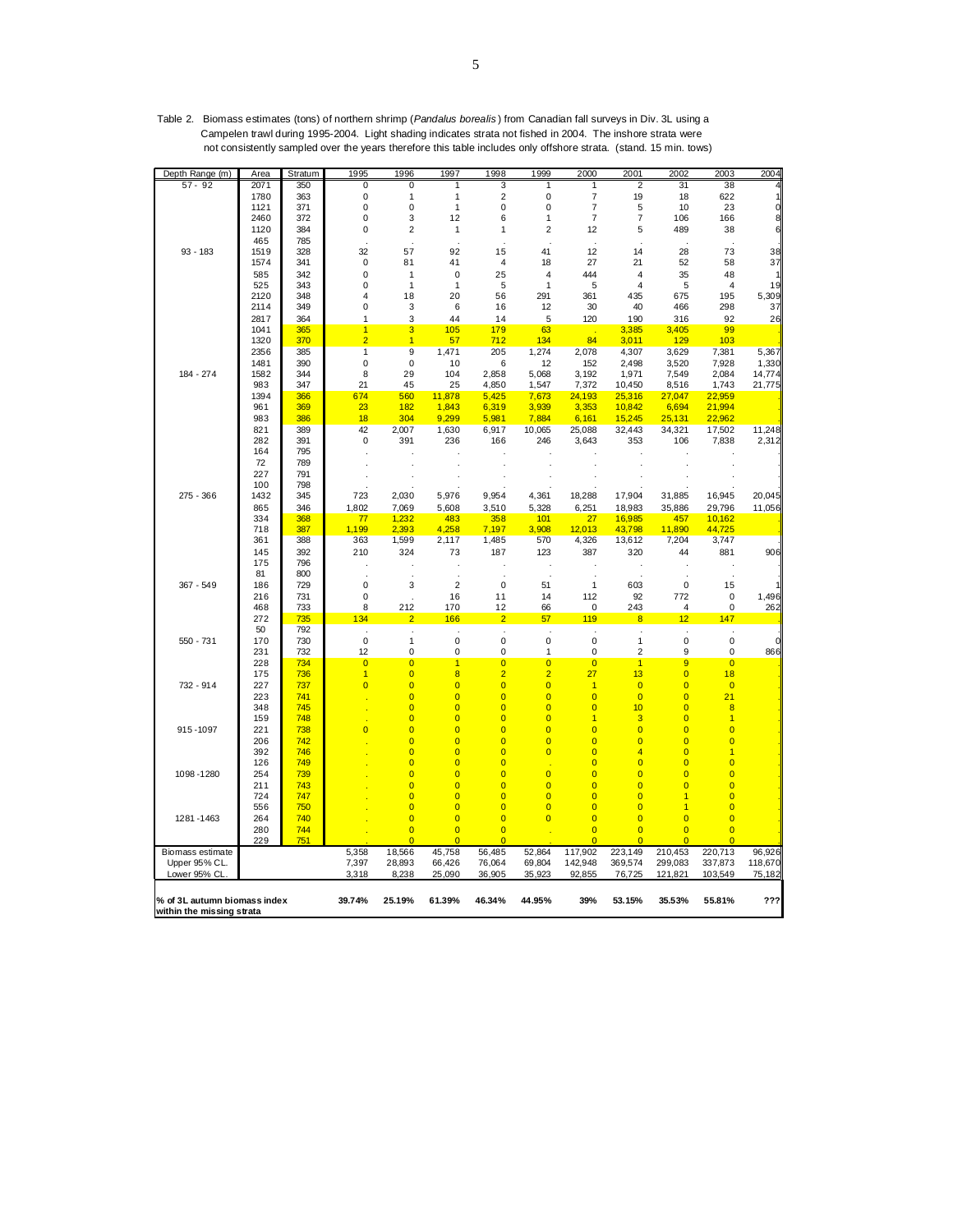| Table 3. | Biomass estimates (tons) of northern shrimp (Pandalus borealis) from Canadian fall surveys in Div. 3L using a     |  |  |
|----------|-------------------------------------------------------------------------------------------------------------------|--|--|
|          | Campelen trawl during 1995 - 2004. The analyses below are for strata sampled in all years. (stand. 15 min. tows). |  |  |

| Depth Range (m)      | Area | Stratum | 1995           | 1996           | 1997         | 1998           | 1999           | 2000           | 2001           | 2002        | 2003    | 2004    |
|----------------------|------|---------|----------------|----------------|--------------|----------------|----------------|----------------|----------------|-------------|---------|---------|
| $57 - 92$            | 2071 | 350     | 0              | $\Omega$       | 1            | 3              | $\mathbf{1}$   | 1              | $\overline{2}$ | 31          | 38      |         |
|                      | 1780 | 363     | 0              |                |              | $\overline{2}$ | $\mathbf 0$    | $\overline{7}$ | 19             | 18          | 622     |         |
|                      | 1121 | 371     | 0              | 0              | 1            | 0              | $\Omega$       | $\overline{7}$ | 5              | 10          | 23      |         |
|                      | 2460 | 372     | 0              | 3              | 12           | 6              | 1              | $\overline{7}$ | $\overline{7}$ | 106         | 166     |         |
|                      | 1120 | 384     | 0              | $\overline{2}$ | $\mathbf{1}$ | 1              | $\overline{2}$ | 12             | 5              | 489         | 38      | 6       |
| $93 - 183$           | 1519 | 328     | 32             | 57             | 92           | 15             | 41             | 12             | 14             | 28          | 73      | 38      |
|                      | 1574 | 341     | 0              | 81             | 41           | 4              | 18             | 27             | 21             | 52          | 58      | 37      |
|                      | 585  | 342     | 0              | 1              | $\mathbf 0$  | 25             | 4              | 444            | 4              | 35          | 48      |         |
|                      | 525  | 343     | 0              | 1              | 1            | 5              | 1              | 5              | 4              | 5           | 4       | 19      |
|                      | 2120 | 348     | 4              | 18             | 20           | 56             | 291            | 361            | 435            | 675         | 195     | 5,309   |
|                      | 2114 | 349     | 0              | 3              | 6            | 16             | 12             | 30             | 40             | 466         | 298     | 37      |
|                      | 2817 | 364     |                | 3              | 44           | 14             | 5              | 120            | 190            | 316         | 92      | 26      |
|                      | 2356 | 385     |                | 9              | 1.471        | 205            | 1,274          | 2,078          | 4,307          | 3,629       | 7,381   | 5,367   |
|                      | 1481 | 390     | 0              | $\mathbf 0$    | 10           | 6              | 12             | 152            | 2,498          | 3,520       | 7,928   | 1,330   |
| $184 - 274$          | 1582 | 344     | 9              | 29             | 104          | 2.858          | 5,068          | 3,192          | 1,971          | 7,549       | 2,084   | 14,774  |
|                      | 983  | 347     | 21             | 45             | 25           | 4,850          | 1,547          | 7,372          | 10,450         | 8,516       | 1,743   | 21,775  |
|                      | 821  | 389     | 42             | 2,007          | 1,630        | 6,917          | 10,065         | 25,088         | 32,443         | 34,321      | 17,502  | 11,248  |
|                      | 282  | 391     | $\Omega$       | 391            | 236          | 166            | 246            | 3,643          | 353            | 106         | 7,838   | 2,312   |
| 275 - 366            | 1432 | 345     | 723            | 2,030          | 5,976        | 9,954          | 4,361          | 18,288         | 17,904         | 31,885      | 16,945  | 20,045  |
|                      | 865  | 346     | 1,802          | 7,069          | 5,608        | 3,510          | 5,328          | 6,251          | 18,983         | 35,886      | 29,796  | 11,056  |
|                      | 145  | 392     | 210            | 324            | 73           | 187            | 123            | 387            | 320            | 44          | 881     | 906     |
| $367 - 549$          | 186  | 729     | 0              | 3              | 2            | 0              | 51             | 1              | 603            | $\mathbf 0$ | 15      |         |
|                      | 216  | 731     | $\mathbf{0}$ . |                | 16           | 11             | 14             | 112            | 92             | 772         | 0       | 1,496   |
|                      | 468  | 733     | 8              | 212            | 170          | 12             | 66             | $\mathbf 0$    | 243            | 4           | 0       | 262     |
| $550 - 731$          | 170  | 730     | 0              |                | 0            | 0              | 0              | 0              | 1              | 0           | 0       |         |
|                      | 231  | 732     | 12             | $\mathbf 0$    | $\mathbf 0$  | 0              |                | 0              | $\overline{2}$ | 9           | 0       | 866     |
|                      |      |         |                |                |              |                |                |                |                |             |         |         |
| Biomass estimate (t) |      |         | 2,866          | 12,290         | 15,543       | 28,824         | 28,534         | 67,597         | 90,917         | 128,472     | 93,767  | 96,926  |
| Upper 95% CL         |      |         | 5,227          | 25,047         | 20,659       | 49,547         | 41,246         | 92,287         | 130,537        | 220,851     | 130,753 | 118,670 |
| Lower 95% CL         |      |         | 506            | $-467$         | 10,427       | 8,099          | 15,821         | 42,907         | 51,298         | 36,092      | 56,778  | 75,182  |

 Table 4 Northern shrimp stock size estimates in NAFO divisions 3LNO from annual spring Canadian multi-species bottom surveys, 1999 - 2003. Offshore strata only. (standard 15 min. tows)

|      |            | Biomass (tons) |            | Abundance (numbers $x 10^{-6}$ ) | Survey   |            |             |
|------|------------|----------------|------------|----------------------------------|----------|------------|-------------|
| Year | Lower C.I. | Estimate       | Upper C.I. | Lower C.I.                       | Estimate | Upper C.I. | <b>Sets</b> |
| 1999 | 12.564     | 55,317         | 98,069     | 3.178                            | 12,702   | 22.227     | 313         |
| 2000 | $-15,869$  | 121,815        | 259,498    | $-54.743$                        | 25,012   | 104.768    | 298         |
| 2001 | 62,359     | 102.566        | 142,773    | 13,417                           | 24,845   | 36,272     | 300         |
| 2002 | 121.067    | 159.491        | 197.916    | 28,311                           | 37,512   | 46.714     | 300         |
| 2003 | 112.299    | 193.766        | 275.233    | 21.857                           | 46.295   | 70.732     | 300         |
| 2004 | $-529,764$ | 110,827        | 751,418    | $-97.747$                        | 21,696   | 141,395    | 296         |
| 2005 | 88.504     | 155.627        | 222,751    | 17.441                           | 29,976   | 42.510     | 289         |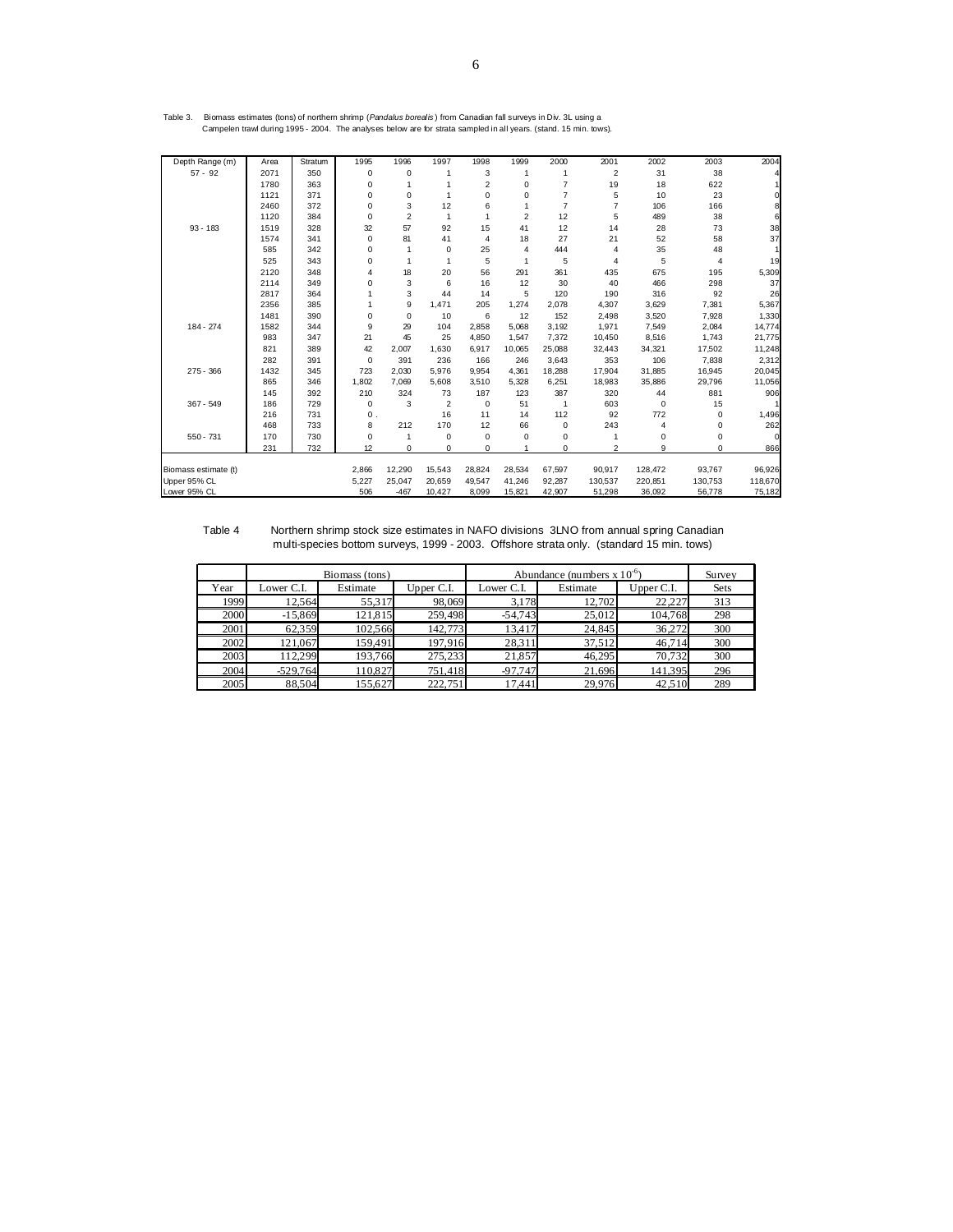|                                                                                                  | Campelen Tour Shimip trawi.<br>131 anuaru 10 min. 101 101<br><b>Entire Division</b>           |                                                                          |                                                                                                  |                                                                             | <b>Entire Division</b>                                             |                                                                       |                                                                            |                                                                          |                                                             |  |  |
|--------------------------------------------------------------------------------------------------|-----------------------------------------------------------------------------------------------|--------------------------------------------------------------------------|--------------------------------------------------------------------------------------------------|-----------------------------------------------------------------------------|--------------------------------------------------------------------|-----------------------------------------------------------------------|----------------------------------------------------------------------------|--------------------------------------------------------------------------|-------------------------------------------------------------|--|--|
| Season                                                                                           | Year                                                                                          | Division                                                                 | Biomass estimate<br>(Kg x 1000)                                                                  | Percent by<br>division                                                      | Season                                                             | Year                                                                  | Division                                                                   | Biomass estimate<br>(Kg x 1000)                                          | Percent by<br>division                                      |  |  |
| Autumn<br>Autumn<br>Autumn                                                                       | 1995<br>1996<br>1997                                                                          | 3L<br>3L<br>3L<br>3L                                                     | 5,357<br>18,566<br>45,758                                                                        | 90.48<br>92.42<br>99.04<br>94.28                                            |                                                                    |                                                                       |                                                                            |                                                                          |                                                             |  |  |
| Autumn<br>Autumn<br>Autumn<br>Autumn<br>Autumn<br>Autumn<br>Autumn                               | 1998<br>1999<br>2000<br>2001<br>2002<br>2003<br>2004                                          | 3L<br>3L<br>3L<br>3L<br>3L<br>3L                                         | 56,485<br>52,863<br>117,902<br>223,149<br>210,451<br>220,711<br>???                              | 99.47<br>99.77<br>99.62<br>97.88<br>98.72<br>???                            | Spring<br>Spring<br>Spring<br>Spring<br>Spring<br>Spring<br>Spring | 1999<br>2000<br>2001<br>2002<br>2003<br>2004<br>2005                  | 3L<br>3L<br>3L<br>3L<br>3L<br>3L<br>3L                                     | 53,934<br>119,521<br>102,493<br>155,061<br>195,121<br>109,590<br>154,970 | 97.50<br>98.12<br>99.93<br>97.22<br>98.46<br>98.88<br>99.58 |  |  |
| Autumn<br>Autumn<br>Autumn<br>Autumn<br>Autumn<br>Autumn<br>Autumn<br>Autumn<br>Autumn<br>Autumn | 1995<br>1996<br>1997<br>1998<br>1999<br>2000<br>2001<br>2002<br>2003<br>2004                  | 3N<br>3N<br>3N<br>3N<br>3N<br>3N<br>3N<br>3N<br>$3\mathrm{N}$<br>3N      | 533<br>1,514<br>427<br>3,360<br>272<br>270<br>836<br>4,444<br>2,785<br>1,422                     | 9.00<br>7.54<br>0.92<br>5.61<br>0.51<br>0.23<br>0.37<br>2.07<br>1.25<br>??? | Spring<br>Spring<br>Spring<br>Spring<br>Spring<br>Spring<br>Spring | 1999<br>2000<br>2001<br>2002<br>2003<br>2004<br>2005                  | 3N<br>3N<br>3N<br>3N<br>3N<br>3N<br>3N                                     | 1,349<br>2,248<br>53<br>4,395<br>2,852<br>1,099<br>530                   | 2.44<br>1.85<br>0.05<br>2.76<br>1.44<br>0.99<br>0.34        |  |  |
| Autumn<br>Autumn<br>Autumn<br>Autumn<br>Autumn<br>Autumn<br>Autumn<br>Autumn<br>Autumn<br>Autumn | 1995<br>1996<br>1997<br>1998<br>1999<br>2000<br>2001<br>2002<br>2003<br>2004<br>all divisions | 3O<br>3O<br>3O<br>3O<br>$3{\rm O}$<br>$3{\rm O}$<br>3O<br>3O<br>3O<br>3O | 31<br>9<br>17<br>69<br>$\boldsymbol{9}$<br>8<br>10<br>113<br>$72\,$<br>77                        | 0.52<br>0.04<br>0.04<br>0.12<br>0.02<br>0.01<br>0.00<br>0.05<br>0.03<br>??? | Spring<br>Spring<br>Spring<br>Spring<br>Spring<br>Spring<br>Spring | 1999<br>2000<br>2001<br>2002<br>2003<br>2004<br>2005<br>all divisions | 3O<br>30<br>3 <sup>O</sup><br>3 <sup>O</sup><br>3 <sup>O</sup><br>3O<br>30 | 34<br>46<br>20<br>35<br>196<br>138<br>127                                | 0.06<br>0.04<br>0.02<br>0.02<br>0.10<br>0.12<br>0.08        |  |  |
| Autumn<br>Autumn<br>Autumn<br>Autumn<br>Autumn<br>Autumn<br>Autumn<br>Autumn<br>Autumn<br>Autumn | 1995<br>1996<br>1997<br>1998<br>1999<br>2000<br>2001<br>2002<br>2003<br>2004                  |                                                                          | 5,921<br>20,089<br>46,202<br>59,914<br>53,144<br>118,180<br>223,995<br>215,008<br>223,568<br>??? |                                                                             | Spring<br>Spring<br>Spring<br>Spring<br>Spring<br>Spring<br>Spring | 1999<br>2000<br>2001<br>2002<br>2003<br>2004<br>2005                  |                                                                            | 55,317<br>121,815<br>102,566<br>159,491<br>198,169<br>110,827<br>155,627 |                                                             |  |  |

Table 5 NAFO divisions 3LNO Pandalus borealis biomass estimates for entire divisions. (Shrimp were collected during the Canadian spring and autumn multi-species surveys using a<br>Campelen 1800 shrimp trawl. (standard 15 min.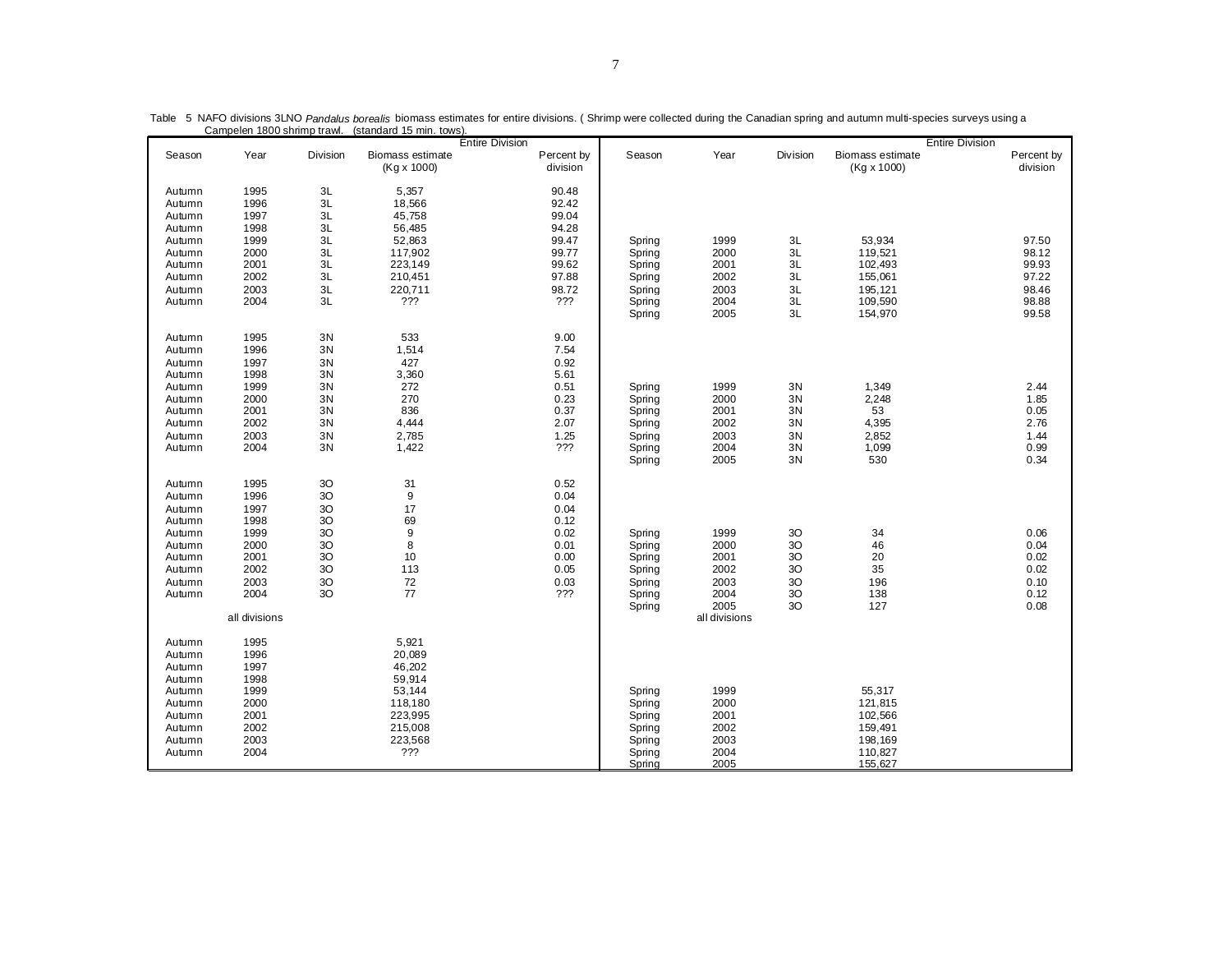

Fig. 1. Trends in NAFO Div. 3LNO northern shrimp (*Pandalus borealis*) catch and TAC over the period 1993 – 2005. Please note that the 2006 TAC is the TAC recommended by Scientific Council during November 2004.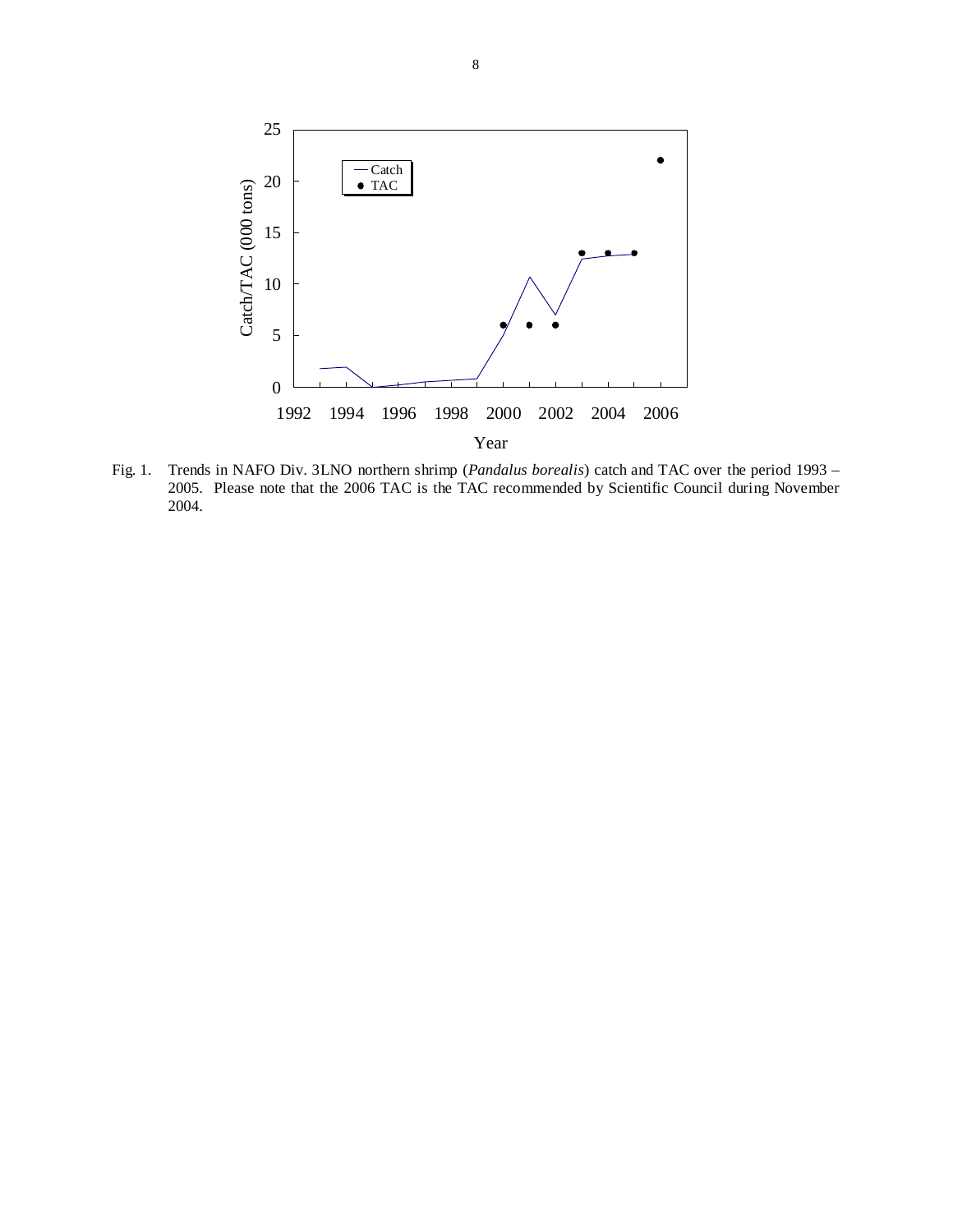

Fig. 2. The NAFO 3LNO stratification scheme used in Canadian research bottom trawl survey set allocation.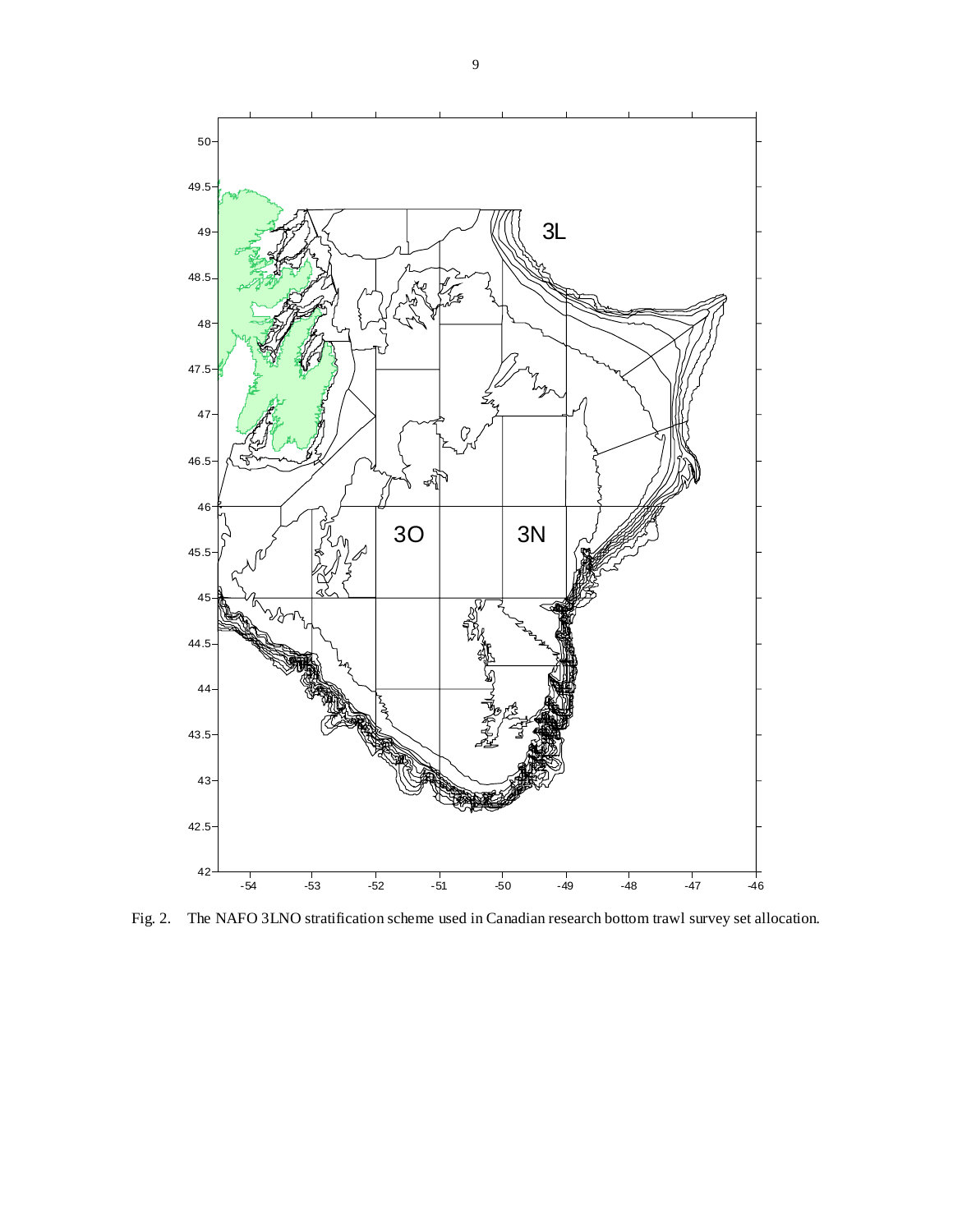

Fig. 3. Strata in Div. 3L that were not surveyed (numbered and shaded area) during autumn 0f 2004.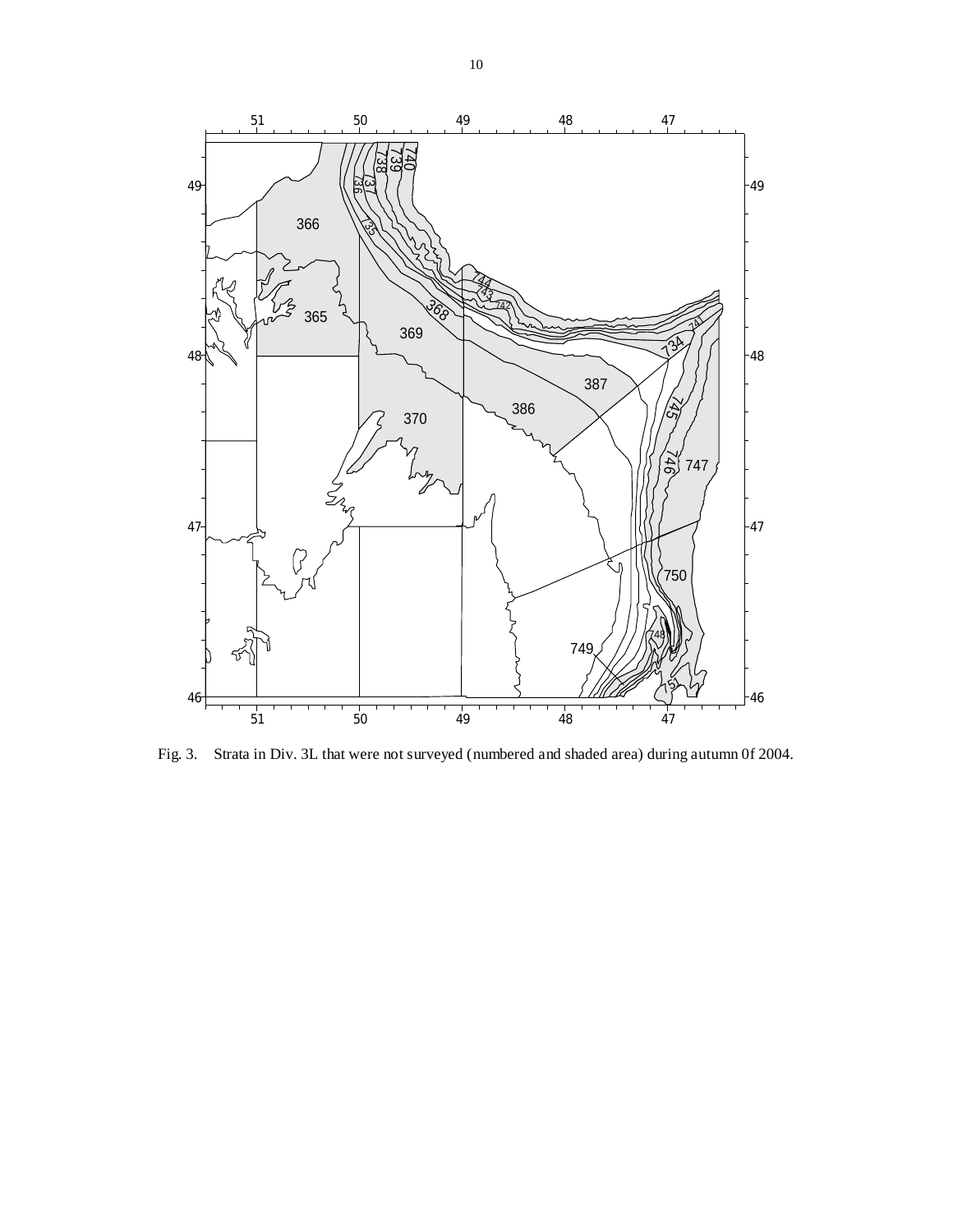

Fig. 4. Distribution of NAFO Div. 3LNO northern shrimp (*Pandalus borealis*) catches kg/tow) as obtained from autumn research bottom trawl surveys conducted over the period 2001-2004.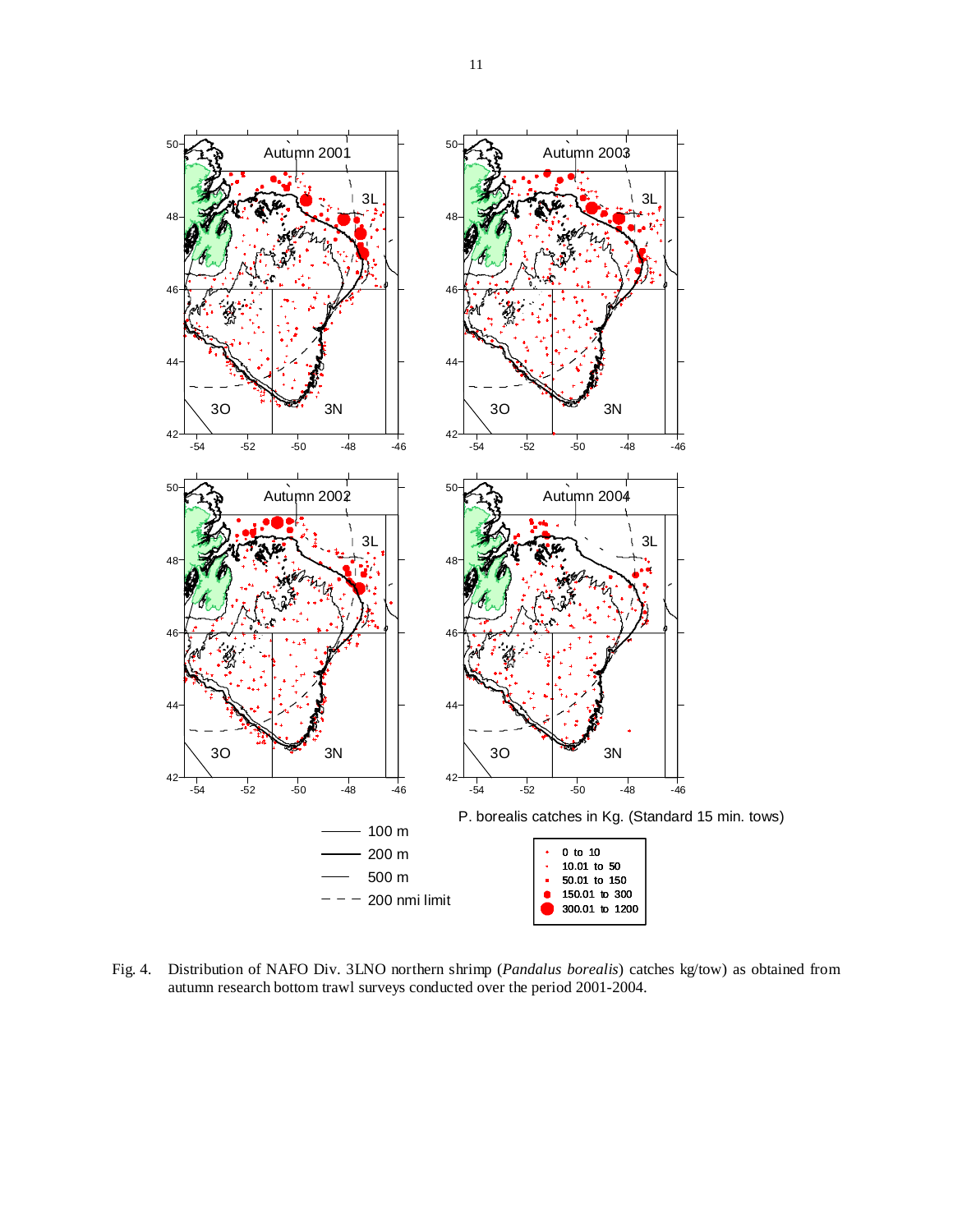

Fig. 5. Distribution of NAFO Div. 3LNO northern shrimp (*Pandalus borealis*) catches kg/tow) as obtained form spring research bottom trawl surveys conducted over the period 2001-2004.